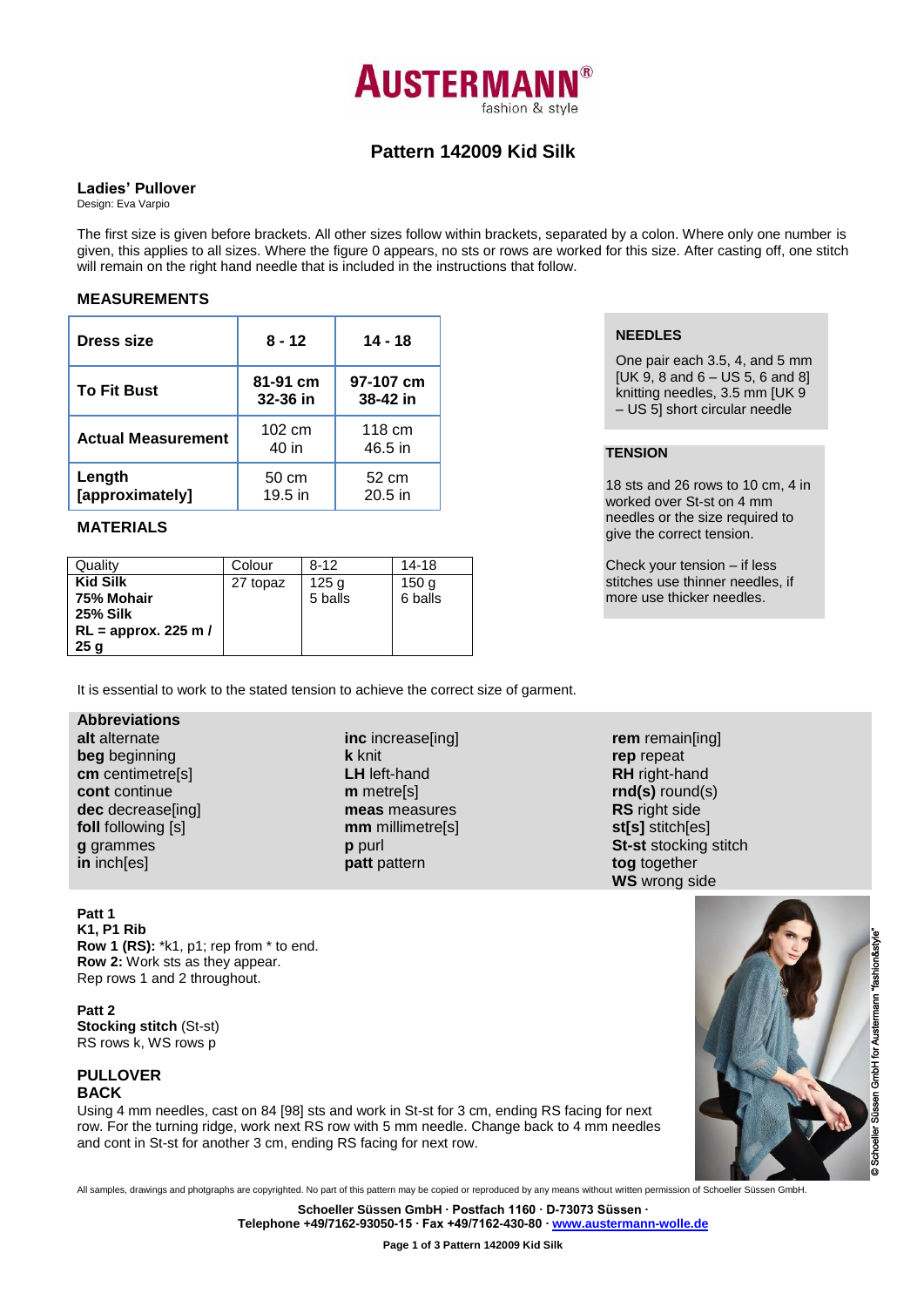



**AUSTERMAN** 

fashion & style

Cont in St-st until Back meas 30 cm from turning ridge.

#### **Armhole shaping**

Cast off 3 [4] sts at beg of next 2 rows, 2 [3] sts at beg of foll 2 rows, then dec 1 st each side every foll alt row 3 [5] times = 68 [74] sts. Cont in St-st until Back meas 48 [50] cm from turning ridge.

## **Shoulder and neck shaping**

Next row (RS): Cast off 5 [6] sts, k 14 [16], join 2<sup>nd</sup> ball of yarn and cast off centre 30 sts, k 19 [22].

**Next row (WS):** Cast off 5 [6] sts, k 14 [16], with  $2^{nd}$  ball cast off 1 st, k 13 [15].

**Next row:** Cast off 6 [7] sts, k7 [8], with  $2^{nd}$  ball cast off 1 st, k 13 [15].

**Next row:** Cast off 6 [7] sts, k7 [8], with  $2^{nd}$  ball cast off 1 st, k 6 [7].

**Next row:** Cast off 6  $\overline{7}$  sts, with  $2^{nd}$  ball cast off 1 st, k 6  $\overline{7}$ .

**Next row:** Cast off 6 [7] sts

## **LEFT FRONT**

Using 4 mm needles, cast on 102 [110] sts and work in St-st for 3 cm, ending RS facing for next row. For the turning ridge, work next RS row with 5 mm needle. Change back to 4 mm needles and cont in St-st for another 3 cm, ending RS facing for next row.

**Next row (RS):** Fold cast-on edge at turning ridge up to needle, insert RH needle into next st on LH needle and into corresponding cast-on st and k these 2 sts tog, cont in this way to join hem to end of row =  $102$  [110] sts.

Cont in St-st until Left Front meas 30 cm from turning ridge, ending RS facing for next row. **Armhole shaping**

**Next row (RS):** Cast off 3 [4] sts, k to end. Cont to cast off from beg of RS rows, 2 [3] sts once and dec 1 st every alt row 3 [6] times = 94 [97] sts. Cont in St-st until Left Front meas 48 [50] cm from turning ridge, ending RS facing for next row.

#### **Shoulder shaping**

**Next row (RS):** Cast off 5 [6] sts, k to end. Cont to cast off from beg of RS rows 6 [7] sts 2 times  $= 77$  sts.

Cont in St-st until Left Front meas 50 [52] cm from turning ridge, ending RS facing for next row. **Neck shaping**

**Next row (RS):** Cast off 10 sts, k to end. Cont to cast off from beg of RS rows 6 sts once, 4 sts once 2 sts 3 times = 51 sts. When Left Front meas 54 [56] cm from turning ridge, cast off sts.

## **RIGHT FRONT**

Using 4 mm needles, cast on 102 [110] sts and work hem same as Left Front. Cont in St-st until Right Front meas 30 cm from turning ridge, ending WS facing for next row.

## **Armhole shaping**

**Next row (WS):** Cast off 3 [4] sts, k to end. Cont to cast off from beg of WS rows, 2 [3] sts once and dec 1 st every alt row 3 [6] times = 94 [97] sts. Cont in St-st until Right Front meas 48 [50] cm from turning ridge, ending WS facing for next row. **Shoulder shaping**

**Next row (WS):** Cast off 5 [6] sts, k to end. Cont to cast off from beg of WS rows 6 [7] sts 2 times = 77 sts.

Cont in St-st until Right Front meas 50 [52] cm from turning ridge, ending WS facing for next row.

#### **Neck shaping**

**Next row (WS):** Cast off 10 sts, k to end. Cont to cast off from beg of WS rows 6 sts once, 4 sts once 2 sts 3 times = 51 sts. When Right Front meas 54 [56] cm from turning ridge, cast off sts.

## **SLEEVES (both alike)**

Using 3.5 mm needles, cast on 38 [42] sts.

**1 st row 1 (RS):** \*k1, p1; rep from \* to end.

**Row 2:** Work sts as they appear.

These 2 row form K1, P1 Rib. Work in K1, P1 Rib for 8 cm.

Change to 4 mm needles and work in St-st, and inc 1 st each side every foll 6th row 13 [14] times = 64 [70] sts.

Cont in St-st without shaping until Sleeve meas 45 [43] cm from beg, ending RS facing for next row.

#### **Cap shaping**

Cast off 3 [4] sts at beg of next 2 rows, 2 [3] sts at beg of foll 2 rows, dec 1 st each side every foll alt row 15 times, cast off 2 sts at beg of foll 2 rows and 4 sts at beg of foll 2 rows. When Sleeve meas 60 [58] cm from beg, cast off rem 12 [14] sts. Work 2nd Sleeve in same way.

All samples, drawings and photgraphs are copyrighted. No part of this pattern may be copied or reproduced by any means without written permission of Schoeller Süssen GmbH.

**Schoeller Süssen GmbH ∙ Postfach 1160 ∙ D-73073 Süssen ∙**

**Telephone +49/7162-93050-15 ∙ Fax +49/7162-430-80 ∙ [www.austermann-wolle.de](http://www.austermann-wolle.de/)**